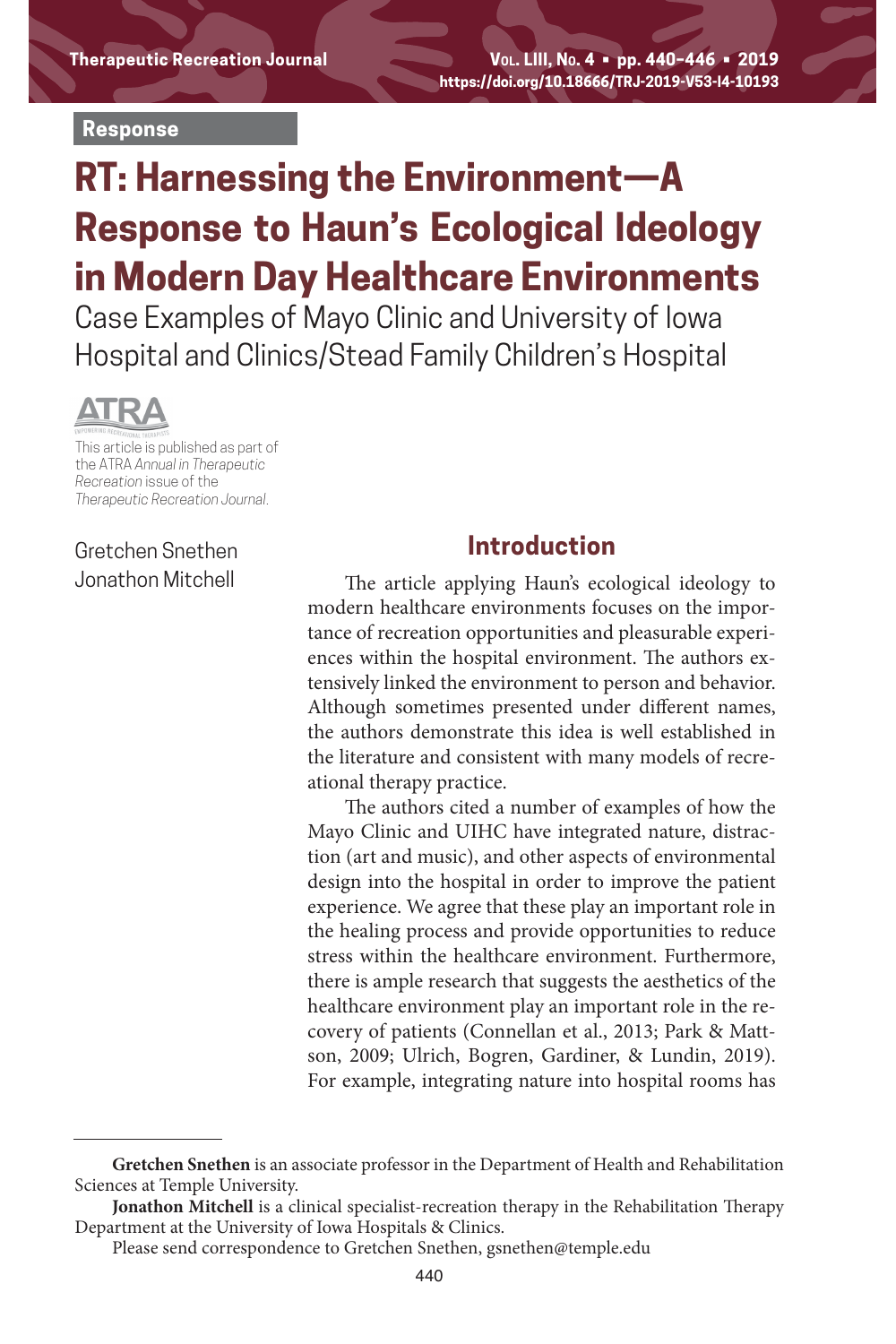been long associated with positive health outcomes. Following surgery, patients who have plants or flowers in their recovery room have lower systolic blood pressure and report less anxiety and pain than those in recovery rooms without plants (Park & Mattson, 2009). Similarly, exposure to natural light while in a hospital environment has been associated with lower levels of perceived pain, stress, and depression, as well as shorter lengths of stay by an average of three days (Connellan et al., 2013). Mental health hospitals that provide opportunities for patients to access nature, have spaces with modular furniture that patients can move to modify the social environment, and nature-based art have lower instances of aggression (Connellan et al., 2013).

Within UIHC, these connections to nature and leisure are evident in the improvements observed in patients' mood and perceived stress. One of the most frequently requested intervention spaces is the outdoor patio where a mural has been painted on the wall and patients plant flowers every spring. A tree and flowers accompany the patio chairs and tables that allow for social skills, coping skills, stress management, and other discussions. Patients also do outdoor games, stretching exercises and relaxation sessions on this patio. Patients on the locked psychiatry units might get anywhere from 10 minutes to 60 minutes per session. When asked to rate mood at the beginning and the end of the session, they almost always report less stress by the end of the session than they had initially.

We agree that recreational therapists, along with other allied health and design professionals, should be included in the planning process when it comes to creating these environments. The mural project at the University of Iowa Hospitals and Clinics is a good example of recreation therapy successfully working on the environmental planning.

An excerpt from the hospital magazine describes the role of RT:

To beautify the space, rehab therapists Jon Mitchell (clinical specialist–recreation therapy) and Sara Hefel (senior recreation therapist) suggested covering the wall with a mural. Steve Blanchard, administrator for the Department of Psychiatry, pitched the idea to Bruce Scherting, director of Project Art at UI Hospital & Clinics, who—along with Volunteer Services—helped fund the project and find an artist to create the work. (Betz, 2018)

Not only do recreational therapists have knowledge of the potential health benefits related to participation, but they also can envision how these spaces could be used in active treatment.

While we agree with the authors' orientation to an environmental approach, the narrow focus on the hospital environment is limiting. Hospitals serve an important role in the treatment and recovery process. However, these don't end when a patient is discharged from the hospital. Often, there are continued treatment services as well as activities the patient is expected to do in order to maintain or continue to improve his or her health. The remainder of this paper will focus on changes within the healthcare system and our understanding of health determinants, which require a shift in how services are delivered.

#### Expanding the Hospital Environment

Recent research provides insight into the importance of the environment on one's health. Public health research has highlighted the impact of one's zip code as a deter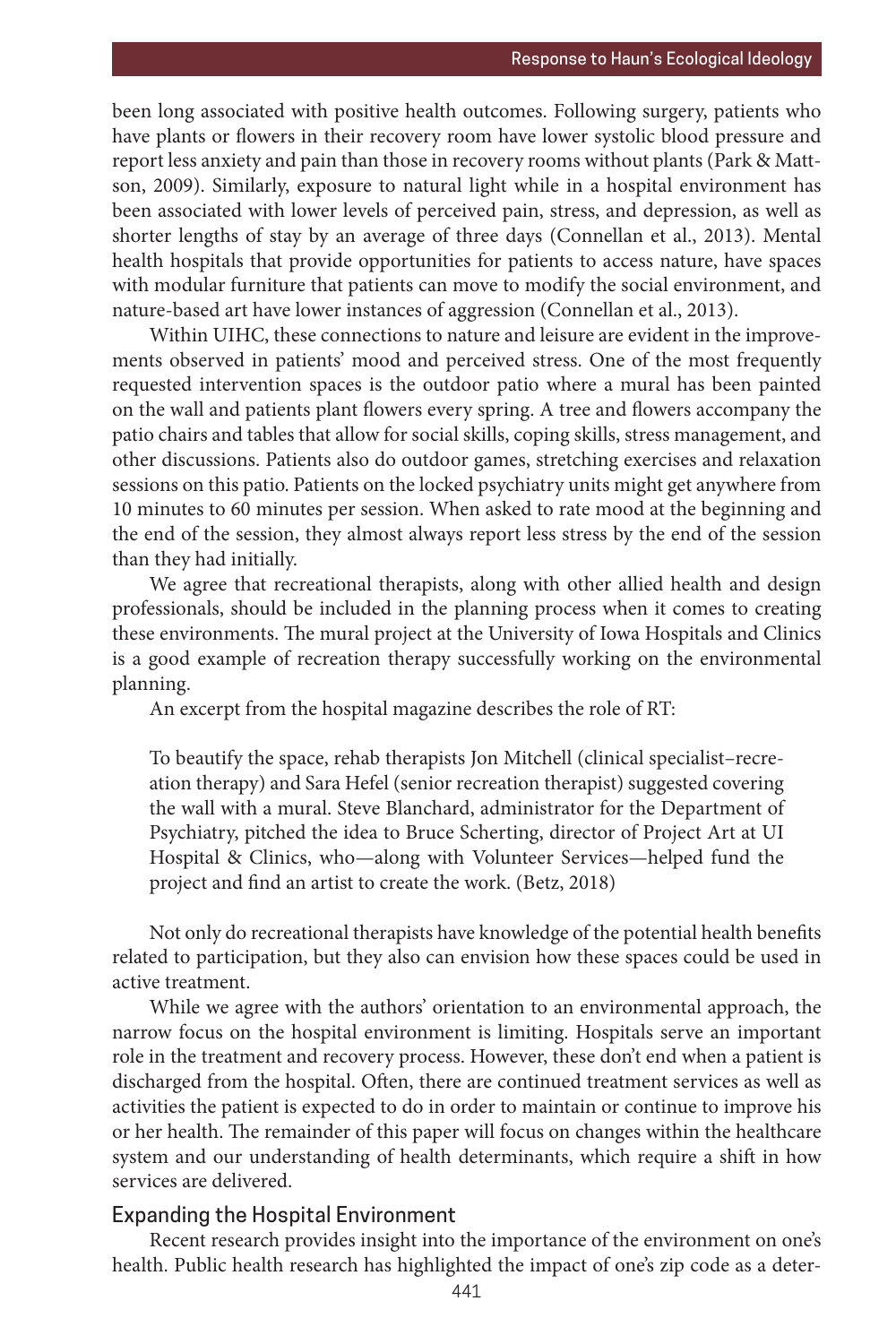minant of health (Roeder, 2014). The American Hospital Association has taken note and is seeking strategies through which they can change the traditional structure of hospitals and make a direct impact in the community. For example, a new hospital is under construction in Cleveland that will reside in 25 acres of green space with walking trails that connect to community trails and healing gardens. The space is designed to be a health asset to the broader community. This demonstrates the expanding role of hospitals in treating not only the primary condition, but also supporting patients to engage in lifestyles that enhance health.

Within the hospital environment, attempts are being made to unite patients with the outdoors and other leisure resources. In 2015, the Massachusetts Department of Mental Health entitled all psychiatric patients in Massachusetts hospitals and residential programs to "reasonable daily access to the outdoors" (Weisman, 2016). However, there are logistical challenges, and many of the Massachusetts hospitals under this requirement do not have outdoor or recreational areas to take patients, nor do they have the funds to create them. In fact, many are seeking ways to avoid complying with the regulations (Bailey, 2016). Specifically, "up to 20 hospitals, including Massachusetts General, plan to seek waivers to the new rules, citing a lack of space" (Bailey, 2016). This may provide an opportunity for recreational therapists to integrate treatment opportunities into outdoor spaces.

Similarly, recreational therapy has the potential to not only provide services within the hospital environment, but also to integrate prevention and treatment-oriented services directly into the community. A recent publication (Sarris, Manincor, Hargraves, & Tsonis, 2019) documented the physical and mental health benefits of interventions rooted in the environment, noting that there is emerging evidentiary support for "'forest-bathing,' heat therapy, sauna, light therapy, 'greenspace' and 'bluespace' exercise, horticulture, clay art therapy activities, and pranayamic yoga breathing exercises" (p. 18). As an example, a facility in Joseph Brant Memorial Hospital in Ontario, Canada offers recreation therapy programs that emphasize connection to one's natural environment. One of their most popular interventions is a trip to the Community Garden each week, which provides opportunities for gardening, fresh air, and sunshine while simultaneously eliciting positive emotions and memories. Additionally, inpatient programming provides support to assist individuals to identify and connect with resources in their own community. This is continued in their outpatient programming, by offering opportunities that occur within the community (Hospital News, 2004). This exemplifies the potential of interventions to expand beyond the hospital environment.

While some may assume this generates the age-old argument of clinical versus community, we believe this provides an opportunity for hospital-based recreational therapists to create a bridge that connects patients to the community upon discharge. Merali, Cameron, Barclay, and Salback (2018) describe a partnership between a hospital and recreation center that offered a post-stroke exercise group to former patients and caregivers. Qualitative results indicate both physical (e.g., balance, strength) and psychosocial benefits (Merali, Cameron, Barclay, & Salbach, 2018).

Fortunately, recreation therapy at the UIHC still has the option to take patients off of the unit. UIHC patients respond in a positive fashion similar to the patients mentioned earlier from the Joseph Brant Memorial Hospital. Hospitals able to provide these outdoor and community involvement options appear to be the exception, not the norm. We agree with the authors that the Haun philosophy of leisure, play, outdoors,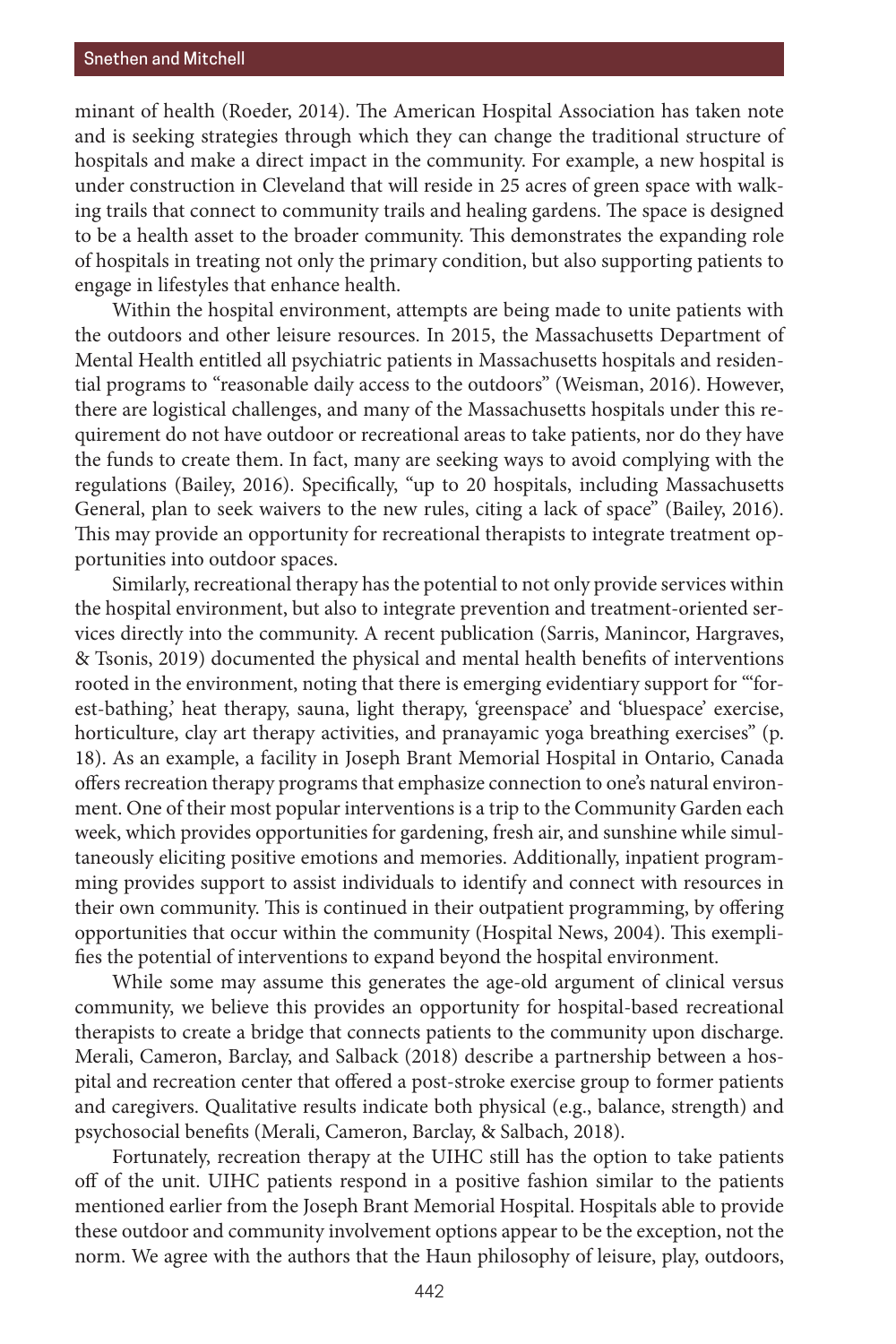and fresh air are valuable treatment modalities inside the hospital. We also suggest that recreational therapists should extend Haun's philosophy to the community, potentially through collaborative relationships between hospital and community environments.

#### Understanding the Modern Patient

Haun (as cited in Phillips, 1957) suggests that recreation within the hospital provides opportunities to reduce loneliness. Loneliness is a growing public health concern. In fact, loneliness and social isolation are associated with increased all-cause mortality and poorer mental health outcomes (Leigh-Hunt et al., 2017). Therefore, addressing loneliness and social isolation in the hospital is important; however, it may be more important for recreational therapists to assess loneliness and consider interventions and supports that will address loneliness post discharge.

Recreation therapy in hospital settings often targets social skills and provides both one-on-one and group interventions. These interventions can be greatly enhanced by aesthetically pleasing environments and socially engaging atmospheres. Loneliness has remained a severe problem amongst many populations and older adults, youth, and younger adults seem especially vulnerable. The United Kingdom's Office for National Statistics collects data on loneliness among youth and young adults. The 2018 results indicated that 11% of 10- to 15-year-olds and nearly 10% of people aged 16-24 were "always or often" lonely. When health status is also included, loneliness is more pronounced. Data from the 16- to 24-year-old cohort also indicated that 40% of those with poor health and 18% of those with a long-term illness or disability were lonely "always or often" (Office for National Statistics, 2018). Additionally, a study from December 2018 indicated loneliness predominantly affects people in their 20s, 50s, and over 80 (Lee et al., 2018).

Recreational therapists can approach interventions from a number of perspectives. Interventions may support individuals to identify and access opportunities for socialization; develop social skills; and/or reduce maladaptive social behaviors and thought processes (Patel, Wardle, & Parikh, 2019). The atmosphere of the intervention also appears to be important, as group interventions appear to reduce loneliness more so than one-to-one interventions (Dickens, Richards, Greaves, & Campbell, 2011). While recreational therapists can work with individuals to increase access and opportunities for socialization, it is difficult to increase one's social network in a short time frame. However, interventions that support individuals to reframe negative thought patterns and maladaptive social cognition are also beneficial in reducing one's perception of loneliness.

In addition to loneliness, depression is often comorbid with chronic health conditions (Katon, 2011), particularly those conditions that require repeated or long-term hospitalization (Himelhoch, Weller, Wu, Anderson, & Cooper, 2004). Decreased motivation and a tendency to self-isolate are common among individuals with depression. Therefore, environmental interventions must be integrated into the individual's room (e.g., art, natural light, plants) or recreational therapists must implement one-to-one interventions that promote participation within therapeutic environments outside of the client's room. Otherwise, the client may not have opportunity to experience the aforementioned benefits. This provides an additional example of how recreational therapists can serve as a bridge to health-enhancing environments.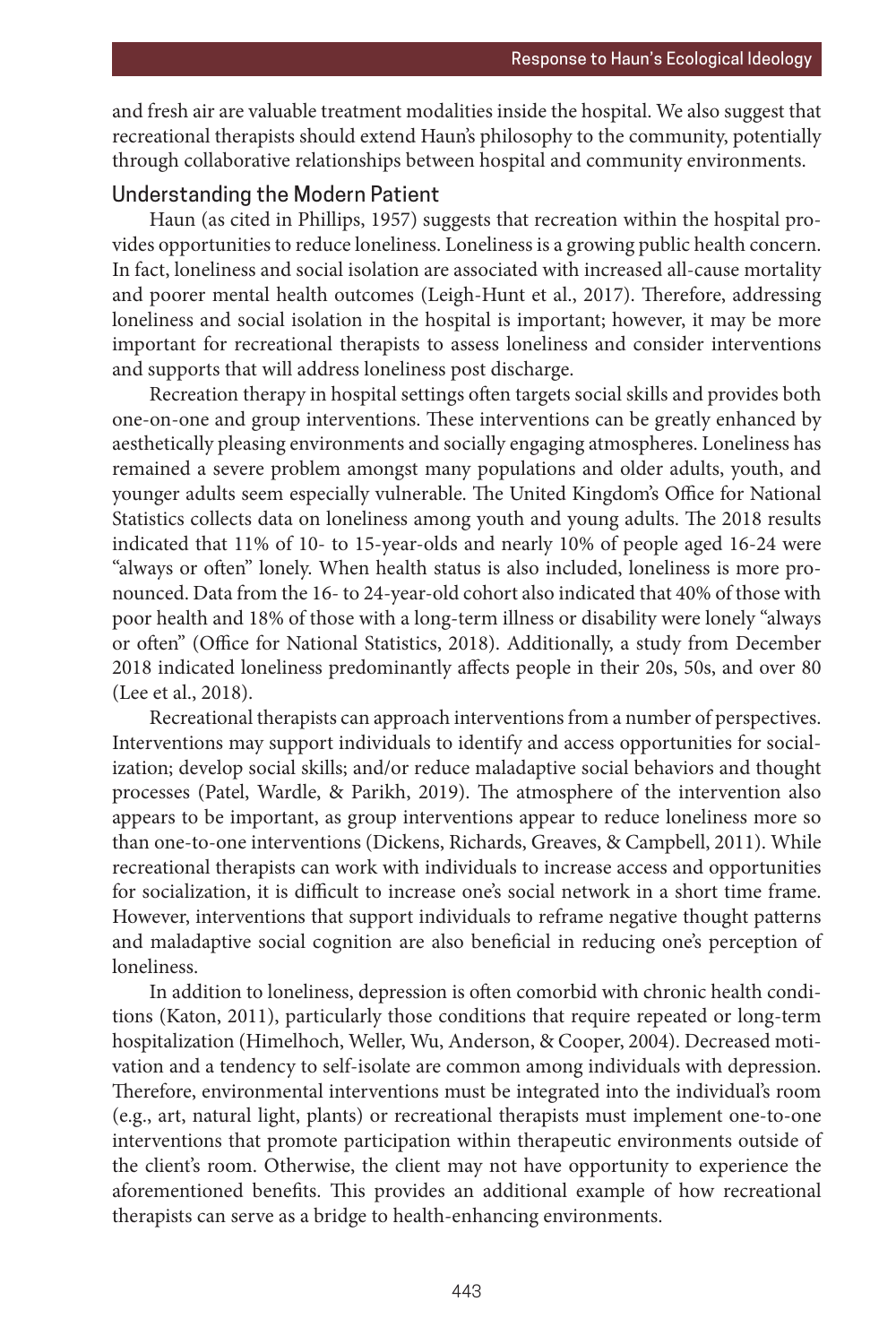#### Leisure, Play, and Recreation as a Medical Necessity

Beyond the physical environment, hospitals are required to provide treatment that is medically necessary. Medical necessity often invokes ideas of traditional treatment (e.g., medication, surgeries). The World Health Organization's International Classification of Disability, Function, and Health (ICF) provides a model that suggests participation in daily life activities, including leisure and recreation, provide opportunities to improve one's health and function. Supporting individuals' participation in leisure and recreation, both within and outside of the hospital, empowers them to engage in enjoyable activities while simultaneously improving their health and function. Ideally, therapists, either through discharge planning or through outpatient treatment, are able to support clients continued engagement in health promoting recreation activities post discharge.

The ICF provides justification for the medical necessity of leisure, play, and recreation. This is evident across ages and across populations with disabilities. As an example, adults with mental illnesses are able to identify the resources necessary to participate in community-based recreation and identify the associated health benefits (Snethen, Bilger, Maula, & Salzer, 2016). Play, as a medical necessity, is probably most evident among children. In an editorial column, Hernandez Arenas (2014) discusses the importance of play for children and the role of the hospital environment. According to Hernandez Arenas, play not only provides opportunities for normalization in the hospital, but also has numerous health benefits (i.e., reduced anxiety, stress relief, and promotes normal development) (Hernandez Arenas, 2014). Similarly, adults in stroke rehabilitation prioritized participation in therapy, rest, and recreation opportunities, particularly when those activities align with pre-stroke interests/lifestyle (Purcell, Scott, Gustafsson, & Molineux, 2018).

There are numerous examples that could be detailed here, however, we believe that play and leisure as a medical necessity is a foundational belief of recreational therapists. As such, we chose to elucidate only a few examples. However, the commonality suggests that simply providing the space for recreation to occur many not be enough. Trained professionals, like recreational therapists, should play a key role in facilitating opportunities for health-enhancing leisure, recreation, and play to take place, both in the hospital environment and post-discharge.

### **Discussion**

In summary, we agree with much of what the authors presented. However, at times, we believe even greater application of an ecological approach to recreational therapy is warranted. Recreational therapists should consider connecting patients to environments that facilitate recreation participation both in the hospital as well as a component of discharge planning. Therefore, recreational therapists should be integral members of the team when it comes to decisions regarding leisure spaces within the hospital, with an eye for accessibility and usability as a space for potential treatment.

Not only should recreational therapists be involved in the planning of such spaces, but they must also consider how to utilize them in treatment. Simply creating the space for recreation to occur may not be enough. Many patients experience issues such as loneliness or depression, which may negatively impact one's motivation to engage in such spaces. Therefore, recreational therapists must also engage in the full treatment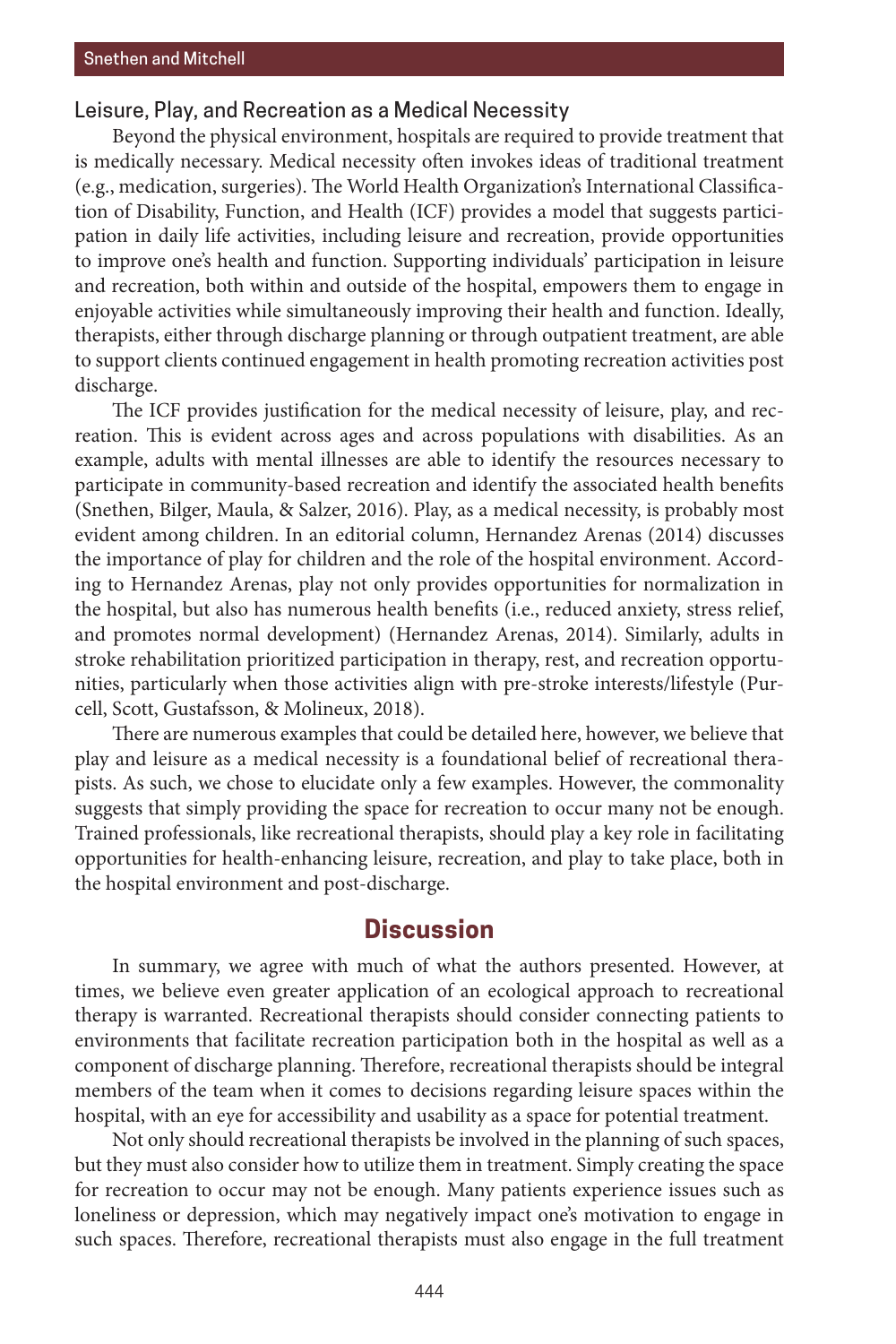process (Assessment, Planning, Implementation, Evaluation, and Documentation [APIED]) in order to identify interests and resources (both in and out of the hospital) in order to support patients' engagement in health-enhancing recreation and leisure activities.

## **References**

- Arenas, M. G. H. (2014). The role of play in the hospital environment. *Acta Pediátrica de México, 35*(2), 83–85.
- Bailey, M. (2016). Some hospitals resist new fresh air rules for psychiatric patients. Statnews. Retrieved from https://www.statnews.com/2016/07/05/mental-healthpatients-fresh-air/.
- Betz, N. (2018). New mural enhances outdoor area of psychiatric unit. The Loop. Retrieved from https://medcom.uiowa.edu/theloop/news/new-mural-enhancesoutdoor-area-of-psychiatric-unit.
- Connellan, K., Gaardboe, M., Riggs, D., Due, C., Reinschmidt, A., & Mustillo, L. (2013). Stressed spaces: Mental health and architecture. *HERD: Health Environments Research & Design Journal, 6*(4), 127–168.
- Dickens, A. P., Richards, S. H., Greaves, C. J., & Campbell, J. L. (2011). Interventions targeting social isolation in older people: A systematic review. *BMC Public Health, 11*(1), 647.
- Himelhoch, S., Weller, W. E., Wu, A. W., Anderson, G. F., & Cooper, L. A. (2004). Chronic medical illness, depression, and use of acute medical services among Medicare beneficiaries. *Medical Care, 42*(6), 512–521.
- Hospital News. (2004). Recreation Therapy and Mental Health: Helping people help themselves. Retrieved from https://hospitalnews.com/recreation-therapy-andmental-health-helping-people-help-themselves/
- Katon, W. J. (2011). Epidemiology and treatment of depression in patients with chronic medical illness. *Dialogues in Clinical Neuroscience, 13*(1), 7.
- Lee, E. E., Depp, C., Palmer, B. W., Glorioso, D., Daly, R., Liu, J., … Jeste, D. V. (2018). High prevalence and adverse health effects of loneliness in community-dwelling adults across the lifespan: Role of wisdom as a protective factor. *International Psychogeriatrics,* 1–16. International Psychogeriatrics, 1-16. doi:10.1017/ S1041610218002120
- Leigh-Hunt, N., Bagguley, D., Bash, K., Turner, V., Turnbull, S., Valtorta, N., & Caan, W. (2017). An overview of systematic reviews on the public health consequences of social isolation and loneliness. *Public Health, 152*, 157–171.
- Merali, S., Cameron, J. I., Barclay, R., & Salbach, N. M. (2019). Experiences of people with stroke and multiple sclerosis and caregivers of a community exercise programme involving a healthcare-recreation partnership. *Disability and Rehabilitation*, 1–7. doi: 10.1080/09638288.2018.1519042
- Office for National Statistics. (2018). Children's and young people's experiences of loneliness: 2018. Retrieved from https://www.ons.gov.uk/peoplepopulationandcommunity/wellbeing/articles/childrensandyoungpeoplesexperiencesofloneliness/2018
- Park, S. H., & Mattson, R. H. (2009). Ornamental indoor plants in hospital rooms enhanced health outcomes of patients recovering from surgery. *The Journal of Alternative and Complementary Medicine, 15*(9), 975–980.